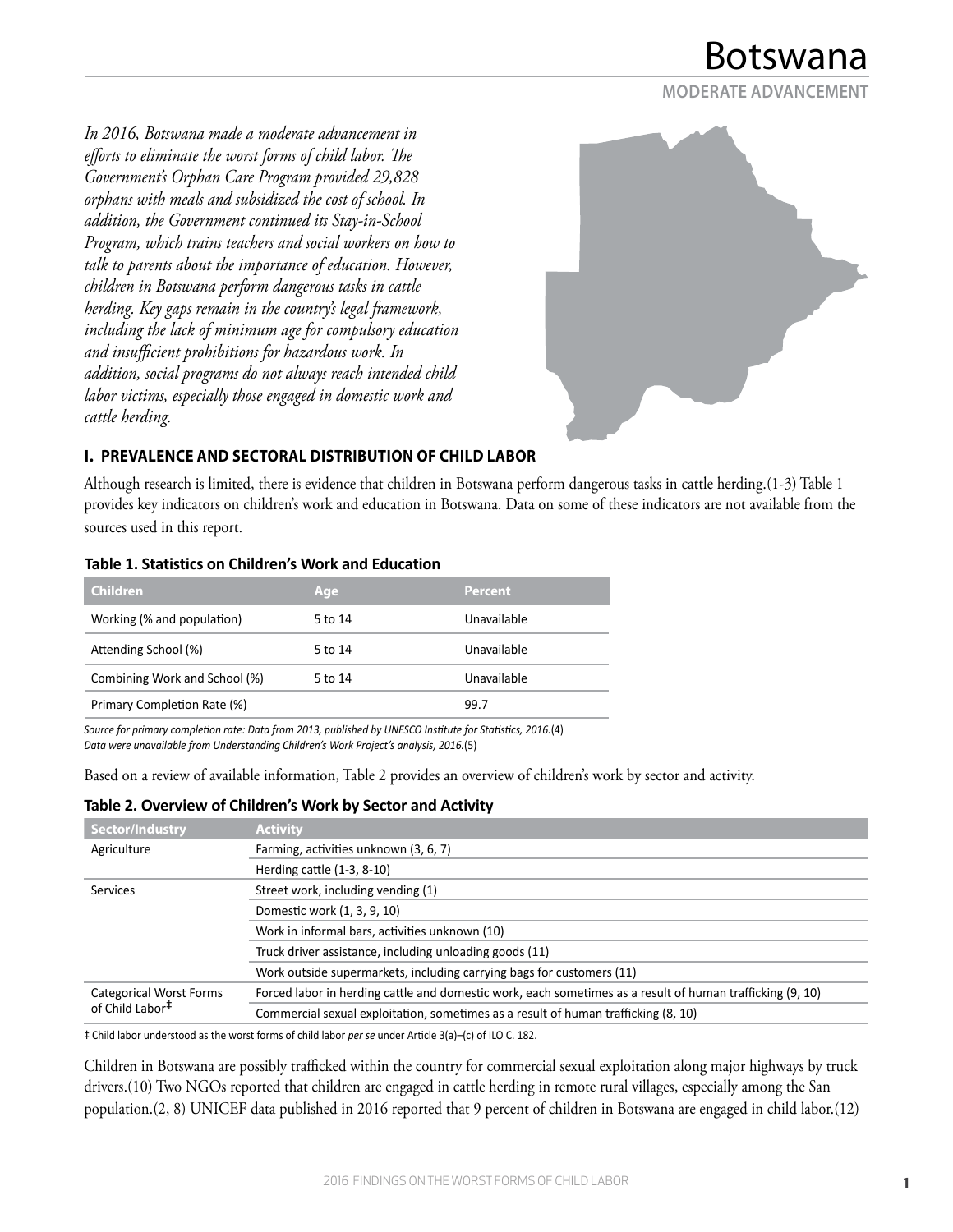## **MODERATE ADVANCEMENT**

Primary education is free, and poor families receive free meals, toiletries, and school uniforms.(6, 13) Secondary school costs between \$38 and \$43 per year; however, poor families may receive a tuition exemption.(13, 14) According to UNICEF, 16 percent of children of primary school age are not attending school.(12) The Government has yet to collect and publish child labor data to inform policies and social programs.

## **II. LEGAL FRAMEWORK FOR THE WORST FORMS OF CHILD LABOR**

Botswana has ratified all key international conventions concerning child labor (Table 3).

#### **Table 3. Ratification of International Conventions on Child Labor**

|  | <b>Convention</b>                                                                          | <b>Ratification</b> |
|--|--------------------------------------------------------------------------------------------|---------------------|
|  | ILO C. 138, Minimum Age                                                                    |                     |
|  | ILO C. 182, Worst Forms of Child Labor                                                     |                     |
|  | UN CRC                                                                                     |                     |
|  | UN CRC Optional Protocol on Armed Conflict                                                 |                     |
|  | UN CRC Optional Protocol on the Sale of Children, Child Prostitution and Child Pornography |                     |
|  | Palermo Protocol on Trafficking in Persons                                                 |                     |

The Government has established laws and regulations related to child labor, including its worst forms (Table 4). However, gaps exist in Botswana's legal framework to adequately protect children from child labor.

#### **Table 4. Laws and Regulations on Child Labor**

| <b>Standard</b>                                                                     | <b>Meets International</b><br><b>Standards: Yes/No</b> | Age | <b>Legislation</b>                                                                                                                                                                    |
|-------------------------------------------------------------------------------------|--------------------------------------------------------|-----|---------------------------------------------------------------------------------------------------------------------------------------------------------------------------------------|
| Minimum Age for Work                                                                | No                                                     | 15  | Articles 2 and 107 of the Employment Act (15)                                                                                                                                         |
| Minimum Age for Hazardous Work                                                      | Yes                                                    | 18  | Articles 2 and 110 of the Employment Act (15)                                                                                                                                         |
| Identification of Hazardous<br>Occupations or Activities Prohibited<br>for Children | Yes                                                    |     | Articles 2 and 108 of the Employment Act; Section 24 of the<br>Children's Act (15, 16)                                                                                                |
| Prohibition of Forced Labor                                                         | Yes                                                    |     | Articles 2 and 71 of the Employment Act; Articles 175 and 262<br>of the Penal Code; Section 114 of the Children's Act; Articles 9<br>and 10 of the Anti-Human Trafficking Act (15-18) |
| Prohibition of Child Trafficking                                                    | Yes                                                    |     | Article 175 of the Penal Code; Section 114 of the<br>Children's Act; Articles 9 and 10 of the Anti-Human Trafficking<br>Act (16-18)                                                   |
| Prohibition of Commercial Sexual<br><b>Exploitation of Children</b>                 | Yes                                                    |     | Sections 25 and 57-59 of the Children's Act (16)                                                                                                                                      |
| Prohibition of Using Children in Illicit<br>Activities                              | Yes                                                    |     | Section 60 of the Children's Act (16)                                                                                                                                                 |
| Minimum Age for Military<br>Recruitment                                             |                                                        |     |                                                                                                                                                                                       |
| <b>State Compulsory</b>                                                             | $N/A^*$                                                |     |                                                                                                                                                                                       |
| State Voluntary                                                                     | Yes                                                    | 18  | Section 17 of the Botswana Defence Force Act (19)                                                                                                                                     |
| Non-state Compulsory                                                                | Yes                                                    | 18  | Section 26(2) of the Children's Act (16)                                                                                                                                              |
| <b>Compulsory Education Age</b>                                                     | No                                                     |     |                                                                                                                                                                                       |
| Free Public Education                                                               | Yes                                                    |     | Revised National Policy in Education, White Paper No. 12 of<br>1994; Section 18 of the Children's Act (16, 20)                                                                        |

\* No conscription (21)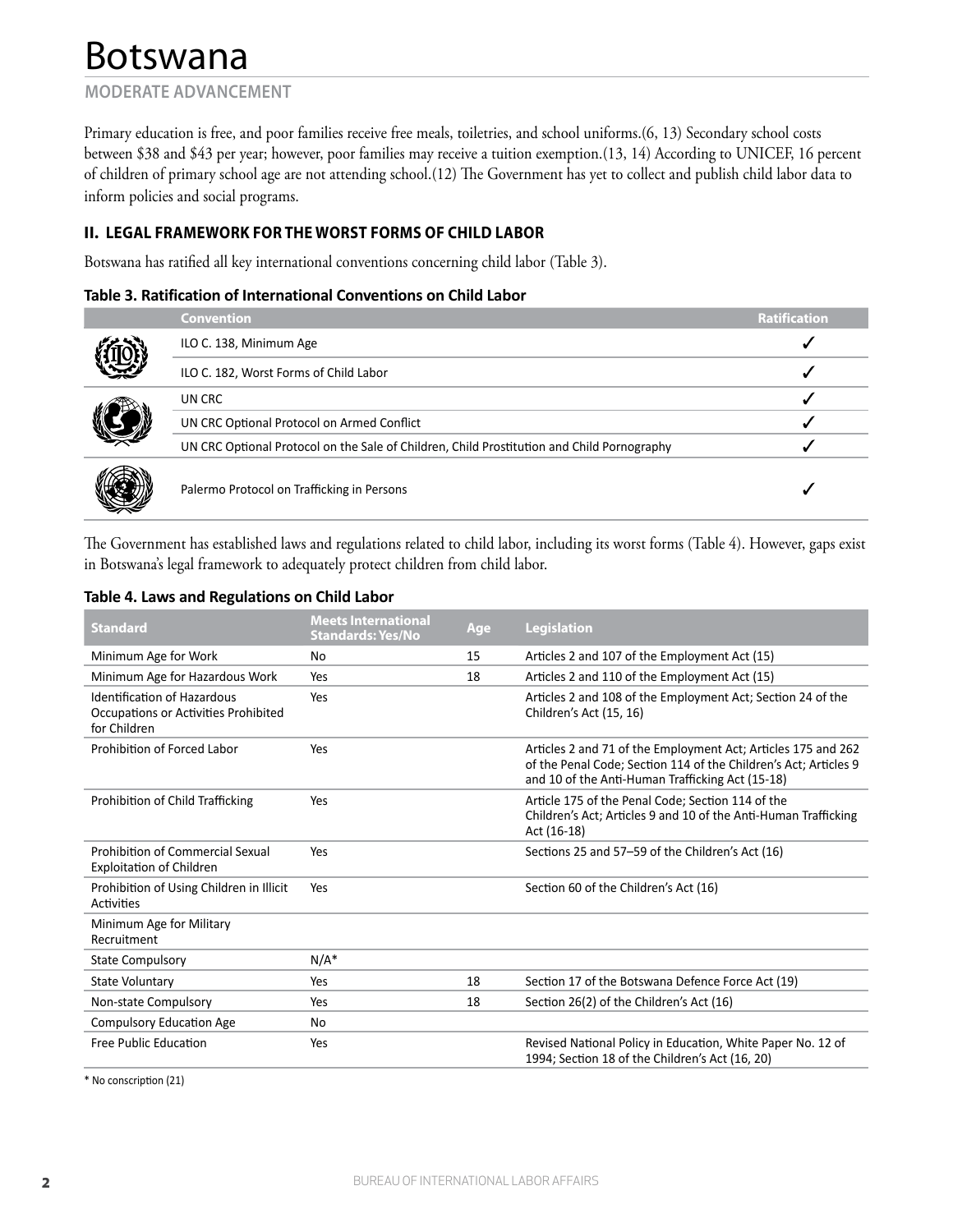Under Botswanan law, children working without a contract do not benefit from minimum age protections. Although the Employment Act allows children at age 14 to conduct light work activities, the Government has yet to determine the types of light work activities permitted for children.(22) In addition, the Employment Act prohibits night work and hazardous underground work for children but fails to prohibit other types of hazardous work, including work with dangerous machinery, equipment, and tools.(15) Although the Government has made efforts to compile a comprehensive list of hazardous occupations in recent years, the list has yet to be approved.(23-25)

### **III. ENFORCEMENT OF LAWS ON THE WORST FORMS OF CHILD LABOR**

The Government has established institutional mechanisms for the enforcement of laws and regulations on child labor, including its worst forms (Table 5). However, gaps in labor law and criminal law enforcement remain and some enforcement information is not available.

#### **Table 5. Agencies Responsible for Child Labor Law Enforcement**

| <b>Organization/Agency</b>                                          | Role                                                                                                                                                                                                                                                                                                                          |
|---------------------------------------------------------------------|-------------------------------------------------------------------------------------------------------------------------------------------------------------------------------------------------------------------------------------------------------------------------------------------------------------------------------|
| Ministry of Labor and Home<br>Affairs                               | Enforce child labor laws and policies. In the case of the Commissioner of Labor, authorized by the Employment<br>Act to conduct labor inspections. (6, 15, 23) Facilitate coordination with local leaders and law enforcement<br>officers; posts labor inspectors to District Council offices to carry out their duties. (26) |
| District and Municipal<br>Council Child Welfare<br><b>Divisions</b> | Enforce child labor laws at the local levels. (6) Met quarterly during the year. (27)                                                                                                                                                                                                                                         |
| Botswana Police Service                                             | Investigate cases of the worst forms of child labor, including commercial sexual exploitation of children and<br>child trafficking.(3)                                                                                                                                                                                        |
| Ministry of Defense, Justice,<br>and Security (MDJS)                | Monitor suspected human trafficking cases and lead the Human Trafficking (Prohibition) Committee.(28, 29)                                                                                                                                                                                                                     |

#### *Labor Law Enforcement*

In 2016, labor law enforcement agencies in Botswana took actions to combat child labor, including its worst forms (Table 6).

#### **Table 6. Labor Law Enforcement Efforts Related to Child Labor**

| <b>Overview of Labor Law Enforcement</b>                                           | 2015          | 2016                   |
|------------------------------------------------------------------------------------|---------------|------------------------|
| Labor Inspectorate Funding                                                         | Unknown* (26) | \$46,000(30)           |
| Number of Labor Inspectors                                                         | Unknown* (26) | 108 (30)               |
| Inspectorate Authorized to Assess Penalties                                        | No(3)         | No(3)                  |
| Training for Labor Inspectors                                                      |               |                        |
| Initial Training for New Employees                                                 | Unknown* (26) | Unknown (3)            |
| Training on New Laws Related to Child Labor                                        | Unknown* (26) | Unknown (3)            |
| Refresher Courses Provided                                                         | No (26)       | Unknown (3)            |
| Number of Labor Inspections                                                        | $250+ (26)$   | $4,999^{\ddagger}$ (3) |
| Number Conducted at Worksite                                                       | $250+ (26)$   | $4,999^{\ddagger}$ (3) |
| Number Conducted by Desk Reviews                                                   | Unknown* (26) | Unknown (3)            |
| Number of Child Labor Violations Found                                             | 0(26)         | Unknown (3)            |
| Number of Child Labor Violations for Which Penalties Were Imposed                  | N/A (26)      | Unknown (3)            |
| Number of Penalties Imposed That Were Collected                                    | N/A (26)      | Unknown (3)            |
| Routine Inspections Conducted                                                      | Yes (26)      | Yes $(3)$              |
| Routine Inspections Targeted                                                       | Yes (26)      | Yes $(3)$              |
| Unannounced Inspections Permitted                                                  | Yes (26)      | Yes $(3)$              |
| <b>Unannounced Inspections Conducted</b>                                           | Yes (26)      | Yes $(3)$              |
| <b>Complaint Mechanism Exists</b>                                                  | Yes (26)      | Yes $(3)$              |
| Reciprocal Referral Mechanism Exists Between Labor Authorities and Social Services | Yes (26)      | Yes $(3)$              |

\* The Government does not publish this information.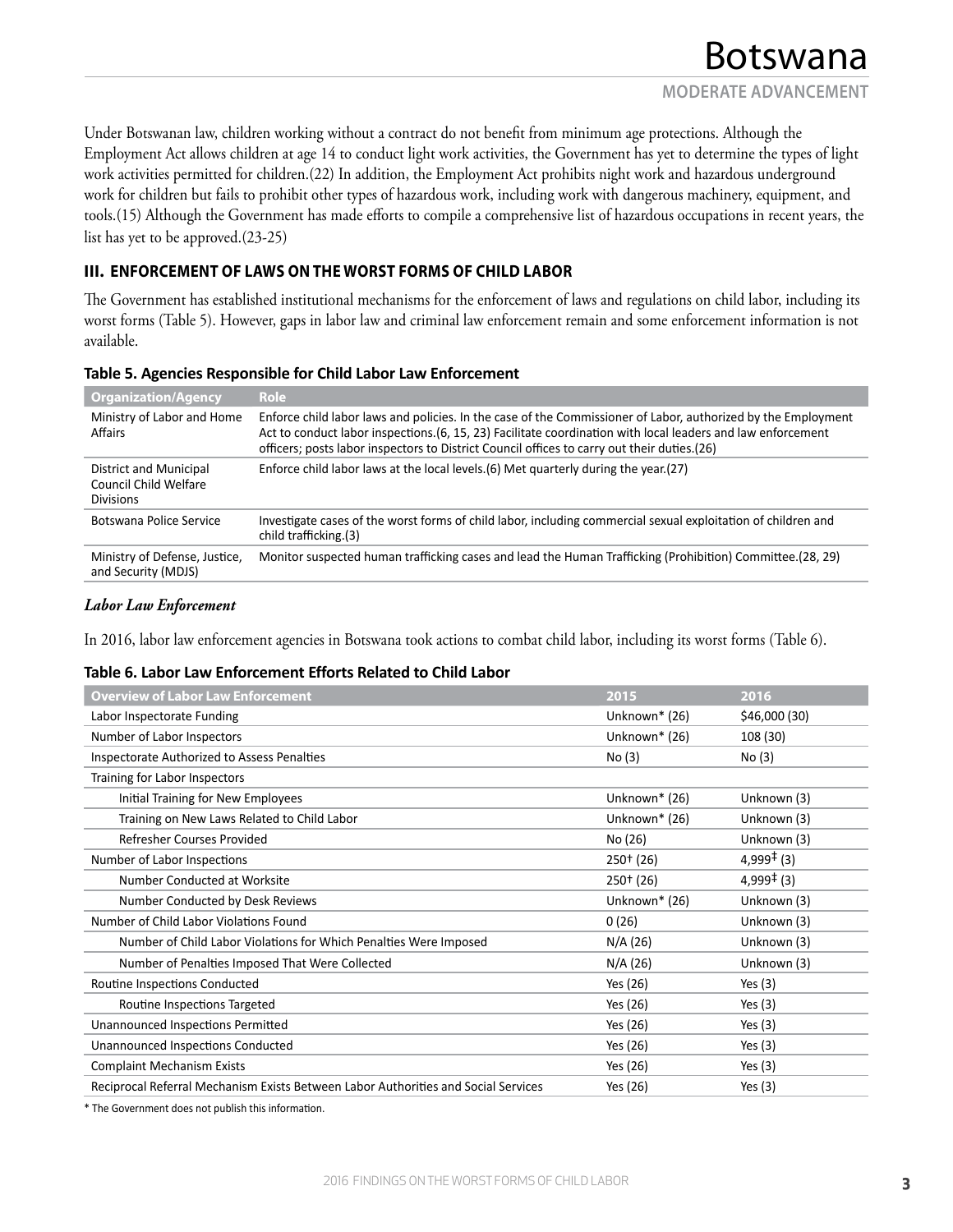### **MODERATE ADVANCEMENT**

## *Criminal Law Enforcement*

In 2016, criminal law enforcement agencies in Botswana took actions to combat the worst forms of child labor (Table 7).

| <b>Overview of Criminal Law Enforcement</b>                                           | 2015          | 2016        |
|---------------------------------------------------------------------------------------|---------------|-------------|
| Training for Investigators                                                            |               |             |
| Initial Training for New Employees                                                    | Unknown* (26) | N/A(3)      |
| Training on New Laws Related to the Worst Forms of Child Labor                        | Yes (31)      | Yes $(3)$   |
| Refresher Courses Provided                                                            | Yes (31)      | Yes $(3)$   |
| Number of Investigations                                                              | Unknown* (26) | 9(3)        |
| Number of Violations Found                                                            | Unknown* (26) | 14(3)       |
| Number of Prosecutions Initiated                                                      | Unknown* (26) | 14(3)       |
| Number of Convictions                                                                 | Unknown* (26) | Unknown (3) |
| Reciprocal Referral Mechanism Exists Between Criminal Authorities and Social Services | Yes (26)      | Yes $(3)$   |

#### **Table 7. Criminal Law Enforcement Efforts Related to the Worst Forms of Child Labor**

\* The Government does not publish this information.

In 2016, the Botswana Police Service launched an investigation into the sex worker population at the Kazungula border with Zambia and Zimbabwe for possible victims of human trafficking; no human trafficking cases were found.(29) The Ministry of Defense, Justice, and Security (MDJS) contributed to training and workshops on human trafficking with religious groups, students, and recruitment agencies. In September, MDJS hosted a session at Materspei College to educate students about the dangers of human trafficking and methods that transnational criminals use to lure victims, including via cybercrime.(32) Reports indicate that police are sometimes insensitive when handling cases of violence against women and children and lack investigative training to identify, prosecute, and prevent human trafficking violations.(24, 28, 33)

## **IV. COORDINATION OF GOVERNMENT EFFORTS ON THE WORST FORMS OF CHILD LABOR**

The Government has established mechanisms to coordinate its efforts to address child labor, including its worst forms (Table 8).

#### **Table 8. Key Mechanisms to Coordinate Government Efforts on Child Labor**

| <b>Coordinating Body</b>                     | <b>Role &amp; Description</b>                                                                                                                                                                                                                                     |
|----------------------------------------------|-------------------------------------------------------------------------------------------------------------------------------------------------------------------------------------------------------------------------------------------------------------------|
| Human Trafficking (Prohibition)<br>Committee | Establish a reporting and referral mechanism for children subjected to human trafficking. Created by the<br>2014 Anti-Human Trafficking Bill and led by the MDJS.(1) Met during the year to develop a draft Human<br>Trafficking National Action Plan.(29)        |
| Advisory Committee on Child<br>Labor         | Oversee child labor issues and report to the Government three to four times per year. Includes<br>representatives from government agencies, various NGOs, worker federations, and employer<br>organizations.(3, 11, 23)                                           |
| Child Labor Committees                       | Identify child laborers at the village level. Includes social workers; school teachers; members of the<br>Village Development Committees, which are local government structures; labor inspectors; and<br>community leaders, including chiefs and priests.(3, 13) |

## **V. GOVERNMENT POLICIES ON THE WORST FORMS OF CHILD LABOR**

The Government has established policies related to child labor, including its worst forms (Table 9).

#### **Table 9. Key Policies Related to Child Labor‡**

| <b>Policy</b>                                                                   | <b>Description</b>                                                                                                                                                                                                                                                           |
|---------------------------------------------------------------------------------|------------------------------------------------------------------------------------------------------------------------------------------------------------------------------------------------------------------------------------------------------------------------------|
| National Action Plan on the<br>Elimination of the Worst Kinds of<br>Child Labor | Outlines the Government's plan to address child labor through legislation and policy and includes<br>awareness-raising programs and training on child labor and its worst forms for relevant stakeholders<br>and implementers.(1)                                            |
| Ministry of Labor and Home Affairs<br>Sustainability Plan                       | Aims to incorporate addressing child labor issues into the regular duties of labor inspectors. Calls on<br>local leaders and volunteers to identify and refer cases of child labor to social workers and school<br>teachers to monitor attendance and promote retention.(34) |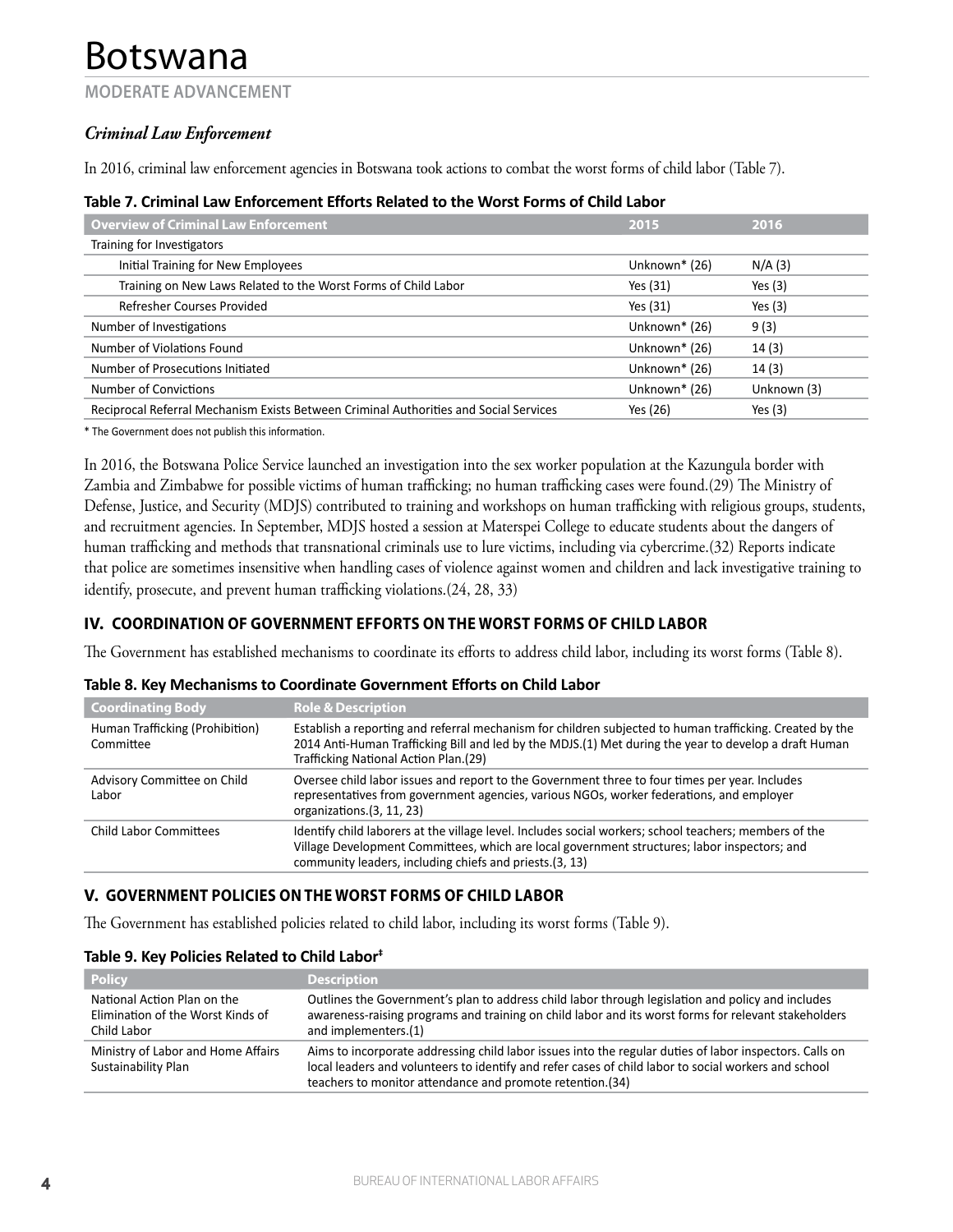#### **Table 9. Key Policies Related to Child Labor‡ (cont)**

| <b>Policy</b>                           | <b>Description</b>                                                                                                                                                                                                                                                                                                                         |
|-----------------------------------------|--------------------------------------------------------------------------------------------------------------------------------------------------------------------------------------------------------------------------------------------------------------------------------------------------------------------------------------------|
| Ministry and Department Action<br>Plans | Includes plans to address child labor through the Ministry of Education, the Ministry of Gender<br>and Child Welfare, the Department of Social Services, and the Police. (35) Contains implementation<br>strategies that aim to improve the safety and protection of children and to identify and help vulnerable<br>children in need.(35) |

‡ The Government had other policies that may have addressed child labor issues or had an impact on child labor.(36, 37)

Child labor elimination and prevention strategies are not included in the following policies: National Plan of Action for Orphans and Vulnerable Children, Botswana National Youth Policy, and National Action Plan for Youth.(13, 38-40) In December, the Government approved spending under National Development Plan 11 to address human trafficking by setting up mechanisms to protect the interests of witnesses and victims.(41)

## **VI. SOCIAL PROGRAMS TO ADDRESS CHILD LABOR**

In 2016, the Government funded and participated in programs that include the goal of eliminating or preventing child labor, including its worst forms (Table 10).

#### **Table 10. Key Social Programs to Address Child Labor‡**

| <b>Program</b>                                                 | <b>Description</b>                                                                                                                                                                                                                                                                                                                                                                                                                                                                                                                                                                                                                                                                                                                                                                                                                                                                                                                                            |
|----------------------------------------------------------------|---------------------------------------------------------------------------------------------------------------------------------------------------------------------------------------------------------------------------------------------------------------------------------------------------------------------------------------------------------------------------------------------------------------------------------------------------------------------------------------------------------------------------------------------------------------------------------------------------------------------------------------------------------------------------------------------------------------------------------------------------------------------------------------------------------------------------------------------------------------------------------------------------------------------------------------------------------------|
| Government-Funded<br><b>Programs to Combat</b><br>Child Labort | NGO-run shelters, with financial support from the Government, that caters to human trafficking victims, including<br>children. The Kagisano Society Women's Shelter that provides temporary shelter to women; in 2016, provided<br>care to four girls who were victims of commercial sexual exploitation. Stay-in-School Program trains teachers and<br>social workers to communicate with parents about the importance of education. National School Feeding Program<br>focuses on providing meals to children (grades $1-7$ ) in all public primary schools in the country, serving over<br>330,000 school children and Remote Area Dweller Program provides a second meal to schoolchildren in remote,<br>marginalized communities. Orphan Care Program provides orphans with meals and subsidizes the cost of school<br>fees and transportation costs. In 2016, President Khama said 29,828 orphans received aid monthly under the<br>program.(6, 29, 42) |

† Program is funded by the Government of Botswana.

‡ The Government had other social programs that may have included the goal of eliminating or preventing child labor, including its worst forms.(43-45)

Although Botswana has programs that target child labor, the scope of these programs does not always reach the intended targets, especially in domestic work and cattle herding in which children have been found working.

## **VII. SUGGESTED GOVERNMENT ACTIONS TO ELIMINATE THE WORST FORMS OF CHILD LABOR**

Based on the reporting above, suggested actions are identified that would advance the elimination of child labor, including its worst forms, in Botswana (Table 11).

#### **Table 11. Suggested Government Actions to Eliminate Child Labor, Including its Worst Forms**

| <b>Area</b>                | <b>Suggested Action</b>                                                                                                                                                                                                                           | <b>Year(s) Suggested</b> |
|----------------------------|---------------------------------------------------------------------------------------------------------------------------------------------------------------------------------------------------------------------------------------------------|--------------------------|
| Legal Framework            | Ensure that the law's light work provisions are specific enough to prevent children from<br>involvement in child labor.                                                                                                                           | 2016                     |
|                            | Ensure that the law prohibits hazardous work for children younger than age 18 in all<br>relevant sectors, including in agriculture.                                                                                                               | $2009 - 2016$            |
|                            | Ensure that the law's minimum age protections apply to children working without a<br>contract.                                                                                                                                                    | $2010 - 2016$            |
|                            | Establish a compulsory education age equal to or higher than the minimum age of<br>employment.                                                                                                                                                    | $2010 - 2016$            |
| Enforcement                | Publish information about the labor inspectorate's training of labor inspectors on child<br>labor issues, the amount of labor violations found and penalties imposed, and the number<br>of convictions related to the worst forms of child labor. | 2016                     |
|                            | Authorize labor inspectors to assess penalties for child labor violations.                                                                                                                                                                        | 2016                     |
| <b>Government Policies</b> | Integrate child labor elimination and prevention strategies into the existing youth policies.                                                                                                                                                     | $2011 - 2016$            |